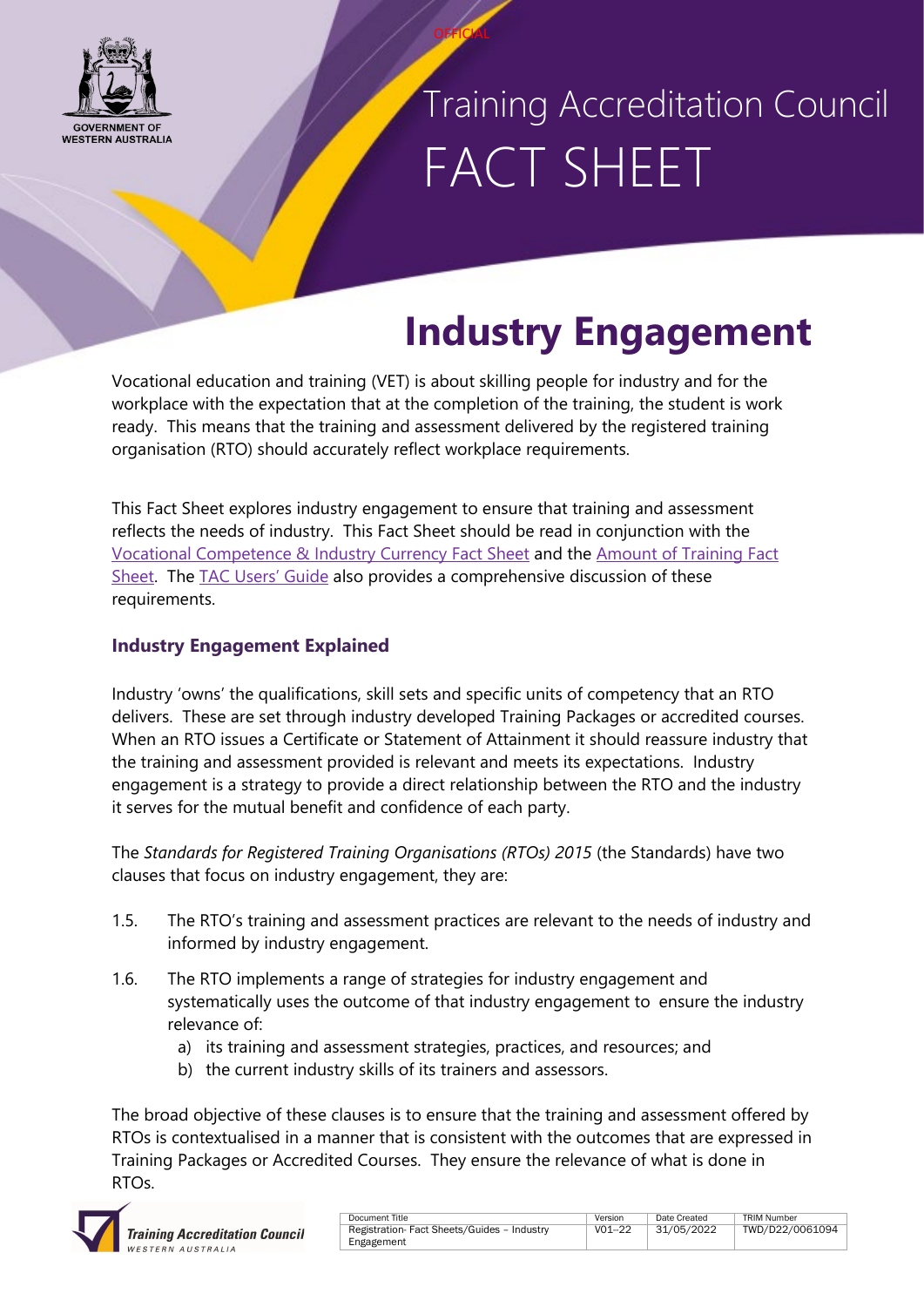There are two main ways to engage with industry:

### **Outgoing**

#### **The RTO goes out into industry to learn of current industry practices and processes**

This approach supports the current industry skills of VET trainers and assessors (Clauses 1.6b and 1.13b of the Standards), and will contribute to the industry relevance of the training, assessment tools and practices (Clause 1.6a).

**OFFICIAL** 

### **Incoming**

#### **Industry comes to the RTO to review RTO practices and processes**

This approach enables RTO trainers and assessors to confirm that the strategies and resources they have developed or selected are consistent with current industry practices and expectations.

In both approaches there are a range of engagement methods that could be used by RTOs including:

- Partnering with local employers, regional/national businesses, relevant industry bodies, or enterprise RTOs.
- Involving employers in industry advisory committees.
- Observation of a wide range of workplaces.
- Embedding RTO staff within enterprises.
- Ongoing networking with industry organisations, peak bodies, or employers.
- Undertaking product training.
- Developing networks of relevant employers and industry representatives to participate in design, assessment and / or assessment validation.
- Exchanging knowledge, staff and resources with employers, networks and industry bodies.
- Reading industry journals.
- Participating in industry forums or conferences.
- Sharing observations and resources with RTOs in other locations.
- Contributing to the national discussion on industry standards.

The suitability of the methods used in an RTO will depend on what the RTO is trying to establish from the engagement process. It's important to remember that industry engagement underpins all activities in the lifecycle of a qualification within an RTO and the RTO will be seeking different information at different times of the lifecycle (see Figure 1). For example, if an RTO is seeking to understand Industry's needs, then they may choose to conduct workplace visits to a range of organisations. If an RTO is conducting validation, they may invite industry representatives to the session to provide feedback about whether the work of the students meets the industry standard.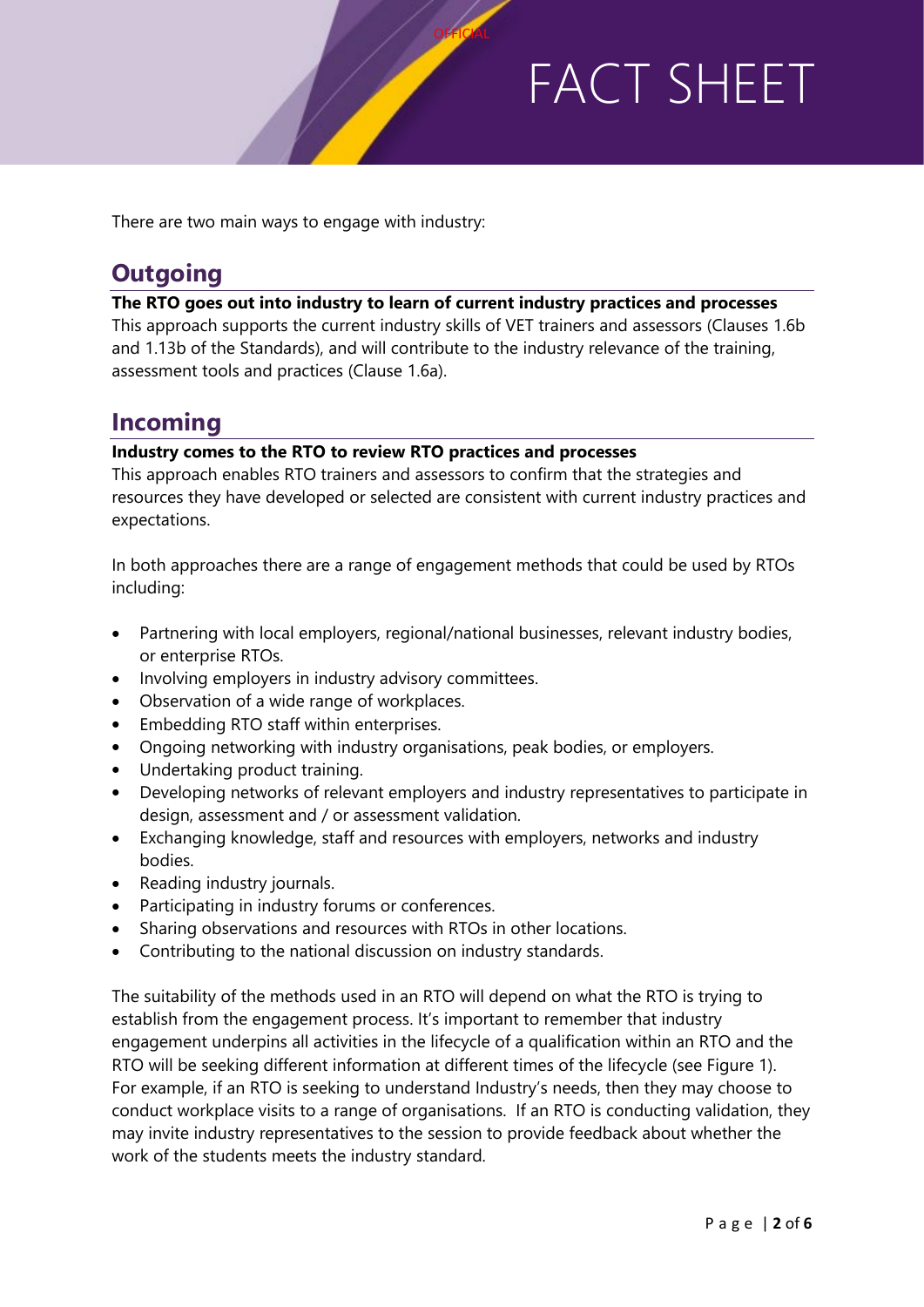

**OFFICIAL** 

**Figure 1 – The lifecycle of a Qualification**

#### **Industry engagement should involve a combination of the strategies**

The methods that are used for industry engagement can vary dramatically between RTOs and this is expected. What is important is that based on the findings of the industry engagement, the RTO should at a minimum, use the information gathered to:

- design strategies for training and assessment;
- select suitable resources for delivery and assessment;
- assure the relevance of the RTO's practices; and
- assure the industry currency of trainers and assessors' knowledge and skills.

#### **Common misunderstandings, challenges, risks and compliance issues**

RTOs frequently ask industry representatives to read and review delivery and assessment plans and their assessment strategies and tools as a primary strategy for industry engagement. This can be a method for affirming industry relevant content, but RTOs should be aware that most industry representatives do not have a VET background and should not be expected to be able to comment on VET specific requirements e.g. training package requirements, or decipher training and assessment documentation.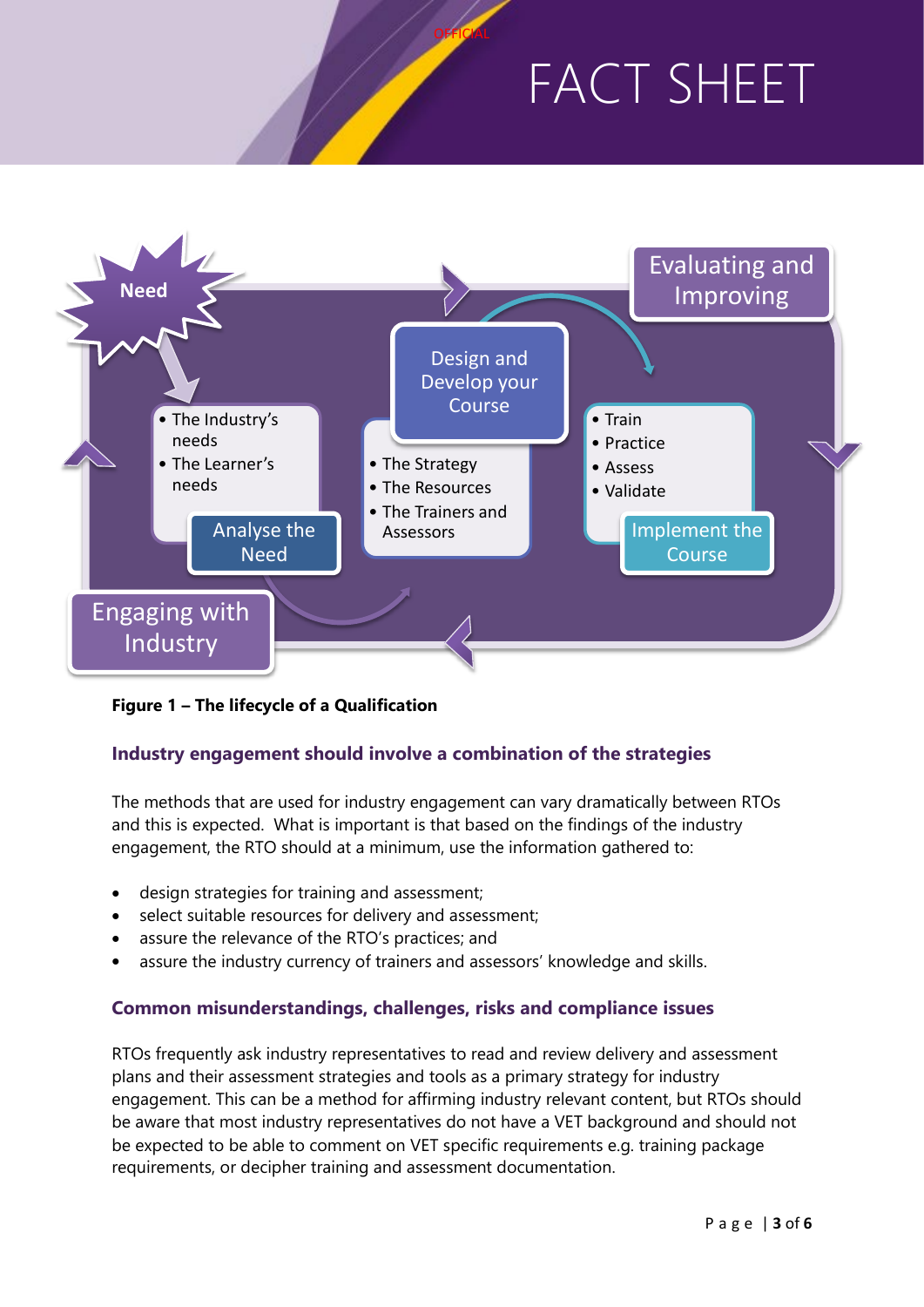Instead, engagement with industry representatives should be focused on fully understanding the way work is carried out and to what standard. This is then used to inform the RTO's delivery and assessment plans and their assessment strategies and tools to ensure they are relevant to the industry, reflect industry practices, are current and in line with legislation.

**OFFICIAL** 

There is a common assumption that training and assessment staff of an enterprise RTO do not need to engage with the wider industry, and that their day-to-day dealings with a real workplace is sufficient. While it seems reasonable to expect that employees should only be trained in the ways of their employer, the qualifications are nationally recognised, so the training and assessment resources need to reflect the range of contexts that may apply nationally.

Most VET trainers have at some time worked within their industry, but such experience may be limited to certain contexts or involve out-of-date practices. The national qualifications they are delivering must reflect current practice over the broad scope of industry.

Finally, there is a frequently held view that reading industry journals and participating in industry forums provides a sufficient basis for industry engagement on its own. These sources are at 'arm's length' and are not an adequate substitute for direct, personal observation and participation in real workplaces. They might form one part of your RTO's approach to industry engagement.

#### **Suggestions for Compliance**

Industry expectations are reflected in training packages or accredited courses. These products are written by industry representatives to define the current skills and knowledge required for safe and productive employment.

Direct industry engagement can be achieved through observation and participation in a range of workplaces that utilise the competencies being delivered and assessed. This could involve a schedule of visits to observe current workplace practice of experienced workers or trainees. For example while observing a trainee at a workplace, you could use this opportunity to have a conversation with industry experts to assess if the current practices of the RTO align accordingly with industry.

In order to contribute to the range of strategies required under Clause 1.6, and learn of industry practice beyond the RTO's immediate location, you may wish to consider reading industry journals, participating in web conferences, undertaking product training, sharing with RTOs in other regions and contributing to the national discussion.

Finally, RTOs need to invite representatives from industry to review and reflect on their training and assessment resources. As they are not likely to be qualified trainers and assessors or be familiar with the Standards, the focus should be on whether the content adequately reflects the reality of current industry processes and practices.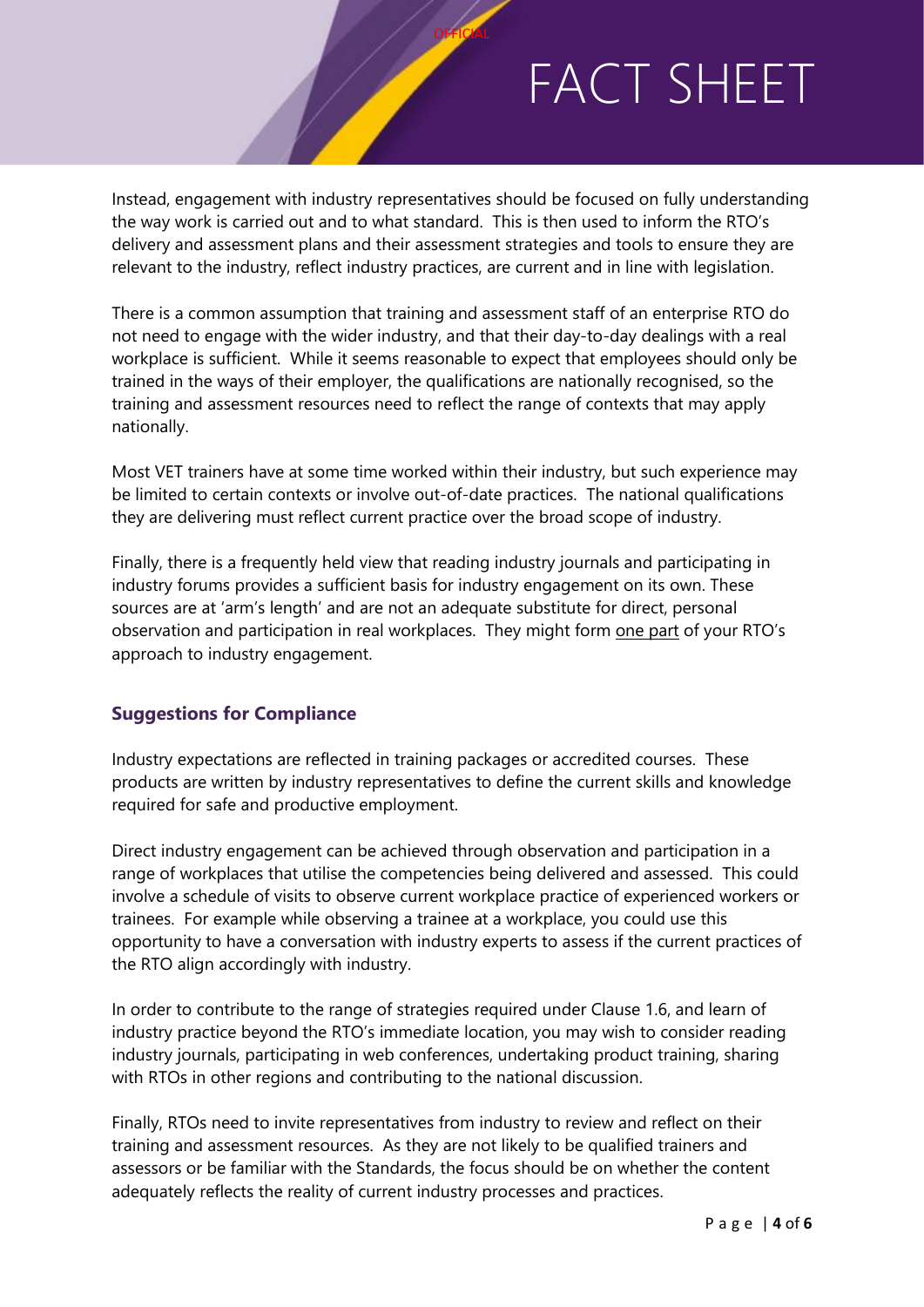#### **How to meet compliance**

Evidence that could be provided at audit that demonstrates industry engagement has occurred could include:

**OFFICIAL** 

- plans for industry engagement;
- industry personnel consulted;
- minutes of meetings;
- records of interviews;
- narratives of worksite visits;
- feedback from industry; and
- improvements to training and assessment resources.

RTOs will also need to be able to show evidence on how this industry engagement has informed their current practices.

Industry consultation may also impact on the **amount of training** your RTO determines is appropriate for a learner group. More information on this is available in the TAC *[Amount of](http://www.tac.wa.gov.au/StandardsRTOs2015/Pages/Fact%20Sheets/Fact-sheets.aspx)  [Training Fact Sheet](http://www.tac.wa.gov.au/StandardsRTOs2015/Pages/Fact%20Sheets/Fact-sheets.aspx)*. Ultimately the effectiveness of industry consultation will be revealed through the quality of an RTO's training and assessment products.